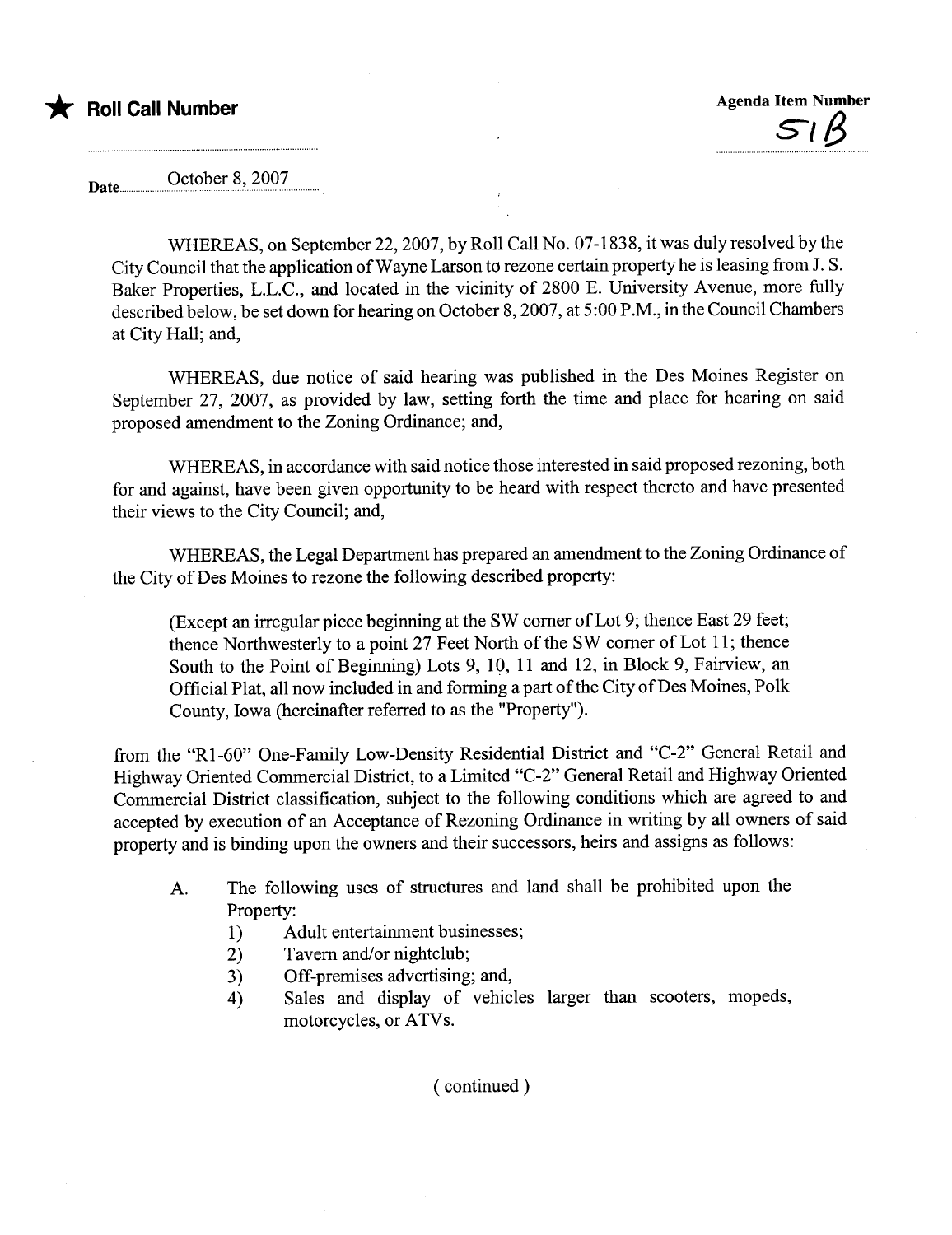## October 8, 2007 Date.......

B. The north 50 feet of the Property shall not be used for any use except open space in conjunction with adjoining commercial use or a single-family dwelling.

-2-

C. Any outdoor display of scooter, mopeds, motorcycles, ATVs and similar small vehicles permitted upon the Property shall be in conformance with a Site Plan approved under the adopted procedures and design guidelines for a . vehicle display lot.

NOW THEREFORE, BE IT RESOLVED, by the City Council of the City of Des Moines, Iowa, as follows:

1. Upon due consideration of the facts, statements of interested persons and arguments of counsel, the objections to the proposed rezoning of the Property to a Limited "C-2" General Retail and Highway Oriented Commercial District are hereby overruled, and the hearing is closed.

2. The proposed rezoning is hereby found to be in conformance with the Des Moines 2020 Community Character Land Use Plan.

MOVED by passage of the rezoning ordinance. to adopt and approve the rezoning, subject to final

FORM APPROVED:

.`Browr Assistant City Attorney G:\SHARED\LEGAL\BROWN\WORK\REZONING\Larson.doc

| <b>COUNCIL ACTION</b> | <b>YEAS</b>     | <b>NAYS</b> | <b>PASS</b> | <b>ABSENT</b>                                             |                                                           |  |
|-----------------------|-----------------|-------------|-------------|-----------------------------------------------------------|-----------------------------------------------------------|--|
| <b>COWNIE</b>         |                 |             |             |                                                           | <b>CERTIFICATE</b>                                        |  |
| <b>COLEMAN</b>        |                 |             |             |                                                           |                                                           |  |
| <b>HENSLEY</b>        |                 |             |             |                                                           | I, DIANE RAUH, City Clerk of said City hereby certify     |  |
| <b>KIERNAN</b>        |                 |             |             |                                                           | that at a meeting of the City Council of said City of Des |  |
| <b>MAHAFFEY</b>       |                 |             |             |                                                           | Moines, held on the above date, among other               |  |
| <b>MEYER</b>          |                 |             |             |                                                           | proceedings the above was adopted.                        |  |
| <b>VLASSIS</b>        |                 |             |             |                                                           |                                                           |  |
| <b>TOTAL</b>          |                 |             |             |                                                           | IN WITNESS WHEREOF, I have hereunto set my hand           |  |
| <b>MOTION CARRIED</b> | <b>APPROVED</b> |             |             | and affixed my seal the day and year first above written. |                                                           |  |
|                       |                 |             |             |                                                           | <b>City Clerk</b>                                         |  |
| <b>Mayor</b>          |                 |             |             |                                                           |                                                           |  |